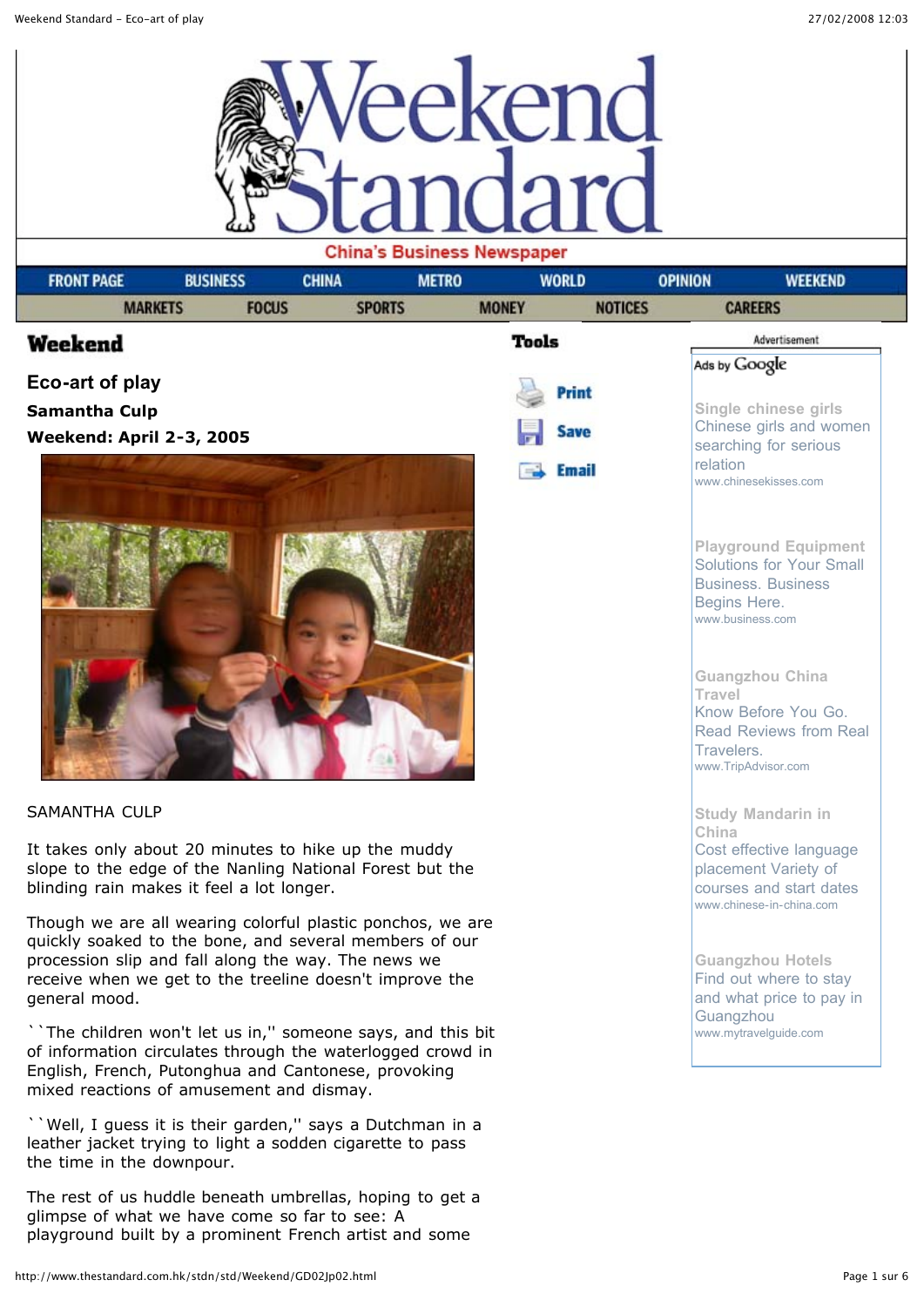Chinese schoolchildren in the middle of a forest.

We are on Nanling Mountain on this rainy Sunday for the official opening of ``Back to Zhong Guo: Fools Move Mountains,'' an ambitious cultural project in northern Guangdong province.

Organized by Guangzhou's Vitamin Creative Space in partnership with Zhongheng Ecotourism Development and the French Consulate, this ``multi-layered dialogue'' will bring four French artists to the region to collaborate with the local community on assorted creative projects.

The inaugural artist is Mathieu Briand, who settled into the town of Ruyang in early February to begin construction, in collaboration with local primary students, of an ``Eternal Garden,'' a playground in the woods that would be theirs and theirs alone.

Despite this being opening day, visitors are blocked at its entrance because one of the playground's founding rules reads: ``Adults are forbidden to go into the garden without the permission of the children in the management.''



This and other regulations had been put into writing at Ruyang Theater earlier in the afternoon, as some 600 locals and more than 100 visitors from Guangzhou and beyond crammed the wooden seats to watch the opening ceremony.

After remarks in Chinese and French, Briand and a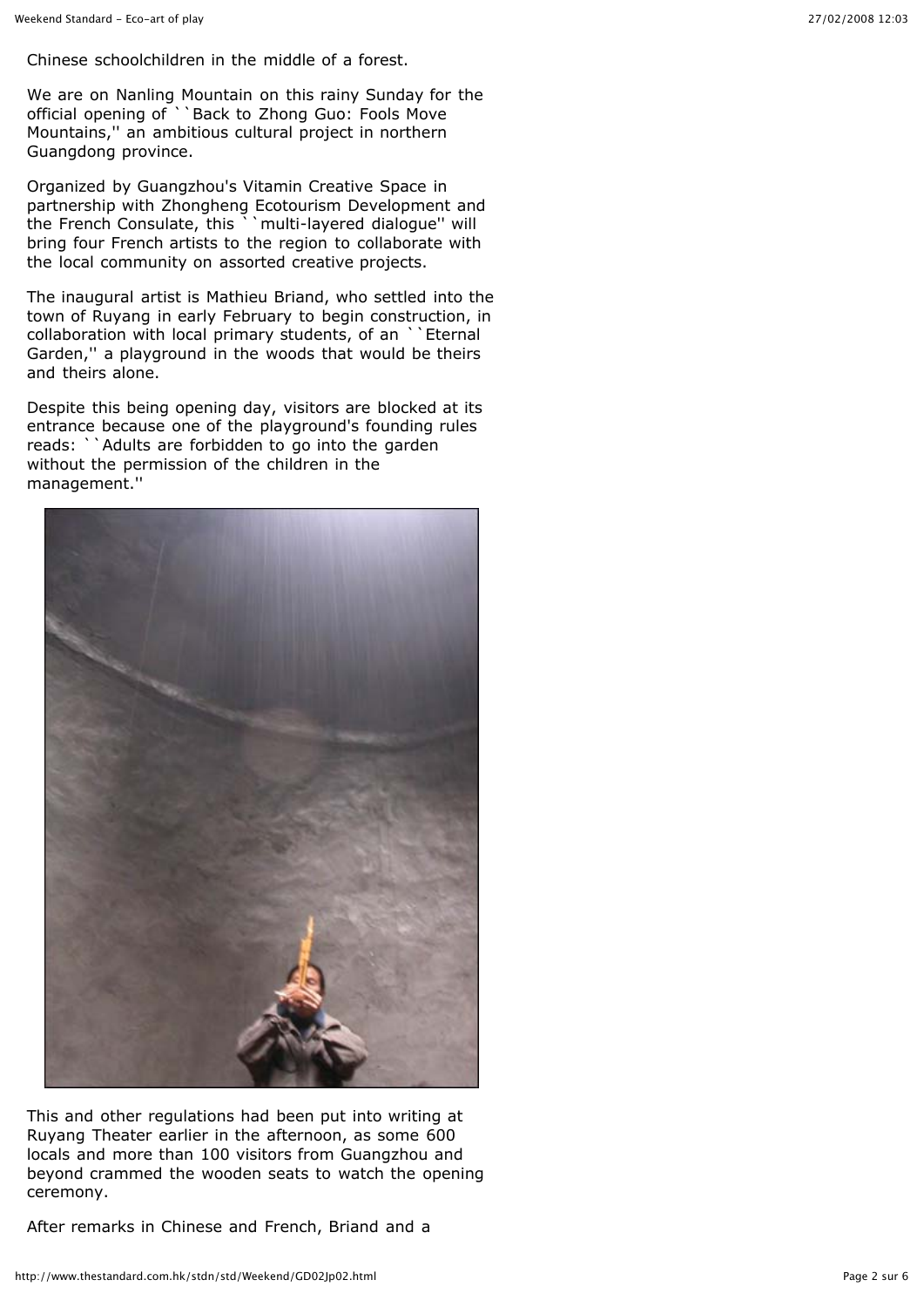representative from Nanling National Forest Park signed a contract with the children, giving them complete stewardship of the playground and its immediate forest area for the next 50 years.

Briand also picked 10 students' names out of a cardboard box - these children are the first 10 managers of the Eternal Garden.

After six months, each student will pass on their duty (and official ring) to a friend, continuing a sense of ownership and responsibility through future generations.

``This is the most important part of the garden - it's yours,'' Briand said. ``It's about the idea of community. I told them, `if you choose to burn it down, it's your choice.'''

Of course, Briand doesn't want them to burn it down. Quite the opposite: He hopes that the children's experience in the garden will inspire them to protect their home's fragile environment.

From the beginning, Fools Move Mountains was conceived as a way to raise awareness about the precious natural landscape of Nanling. Chen Xujun of Zhongheng Ecotourism Development says his agency set the project in motion in order to ``preserve the land and encourage a steady development.''

In contrast with feverish urbanization elsewhere in Guangdong, the Nanling Mountain area, which extends across the border into Hunan, is still remarkably pristine. The air is fresh, the water is clean and, despite being heavily logged for decades, the semi-deciduous broadleaf forest that covers the hillsides is reviving as an important center of plant and animal diversity.

The woods also remain central to the region's economy, not for timber but as an ecotourism attraction. Zhongheng estimates that 100,000 tourists visit Nanling National Forest Park each year, mainly city-dwellers eager for a bucolic getaway. The profits are not yet high enough to fully support former logging towns such as Ruyang, so the challenge is to make ecotourism into a feasible industry before these towns succumb to less environmentally friendly development.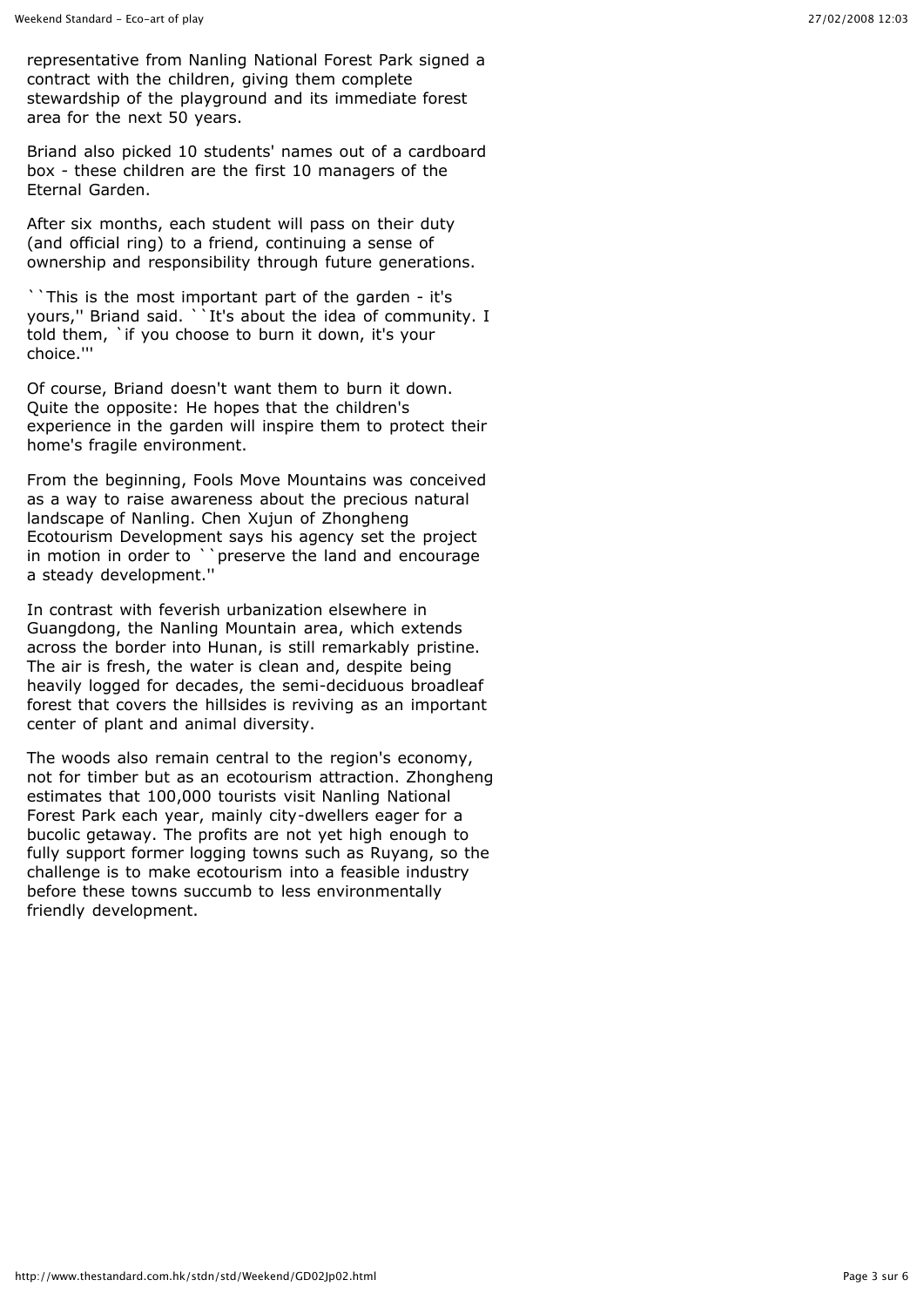

Zhongheng is trying different strategies to promote ecological care in the district, from public service billboards to the renovation of an old village house into a tourist hostel. But what better way to honor nature than with landscape artworks?

Curator Hu Fang and Zhang Wei of Vitamin Creative Space jumped at the chance to stage an art event in Nanling's stunning topography. ``It was always a dream to realize an art project literally against the background of mountains and water,'' says Hu, explaining a concept from traditional Chinese painting - that the combined elements of mountains and water automatically create a landscape. They accepted Zhongheng's invitation to organize an art project.

Vitamin Space decided to shake up traditional perspectives by bringing foreign artists to do residencies. As part of the Year of France in China, they linked up with French curator Evelyn Jouanno to select Briand, Shen Yuan, Sylvie Blocher and Marc Boucherot as the four participating artists.

Even before the Year of France, a growing number of Chinese art institutions had been importing artists from abroad to do residencies and site-specific work. Hu explains the increase as a result of China's momentous changes.

``I hope it's not just a trend, " he says. ``It's a really exciting context for European artists to develop their ideas and find new possibilities.''

Briand agrees. ``To do this project in China is not the same as doing it anywhere else," he expounds, "and it's actually not possible in Europe to produce this kind of thing any more.'' He describes a children's playground in France with a similar goal for kids to connect with nature, but scoffs at how tame the place is. ``Here, they might say it is dangerous, but the children can discover the world by themselves.''

So far, the children are doing fine with their project. When the garden's youthful ``management team'' finally lets the soaking grown-ups in, we gingerly step along the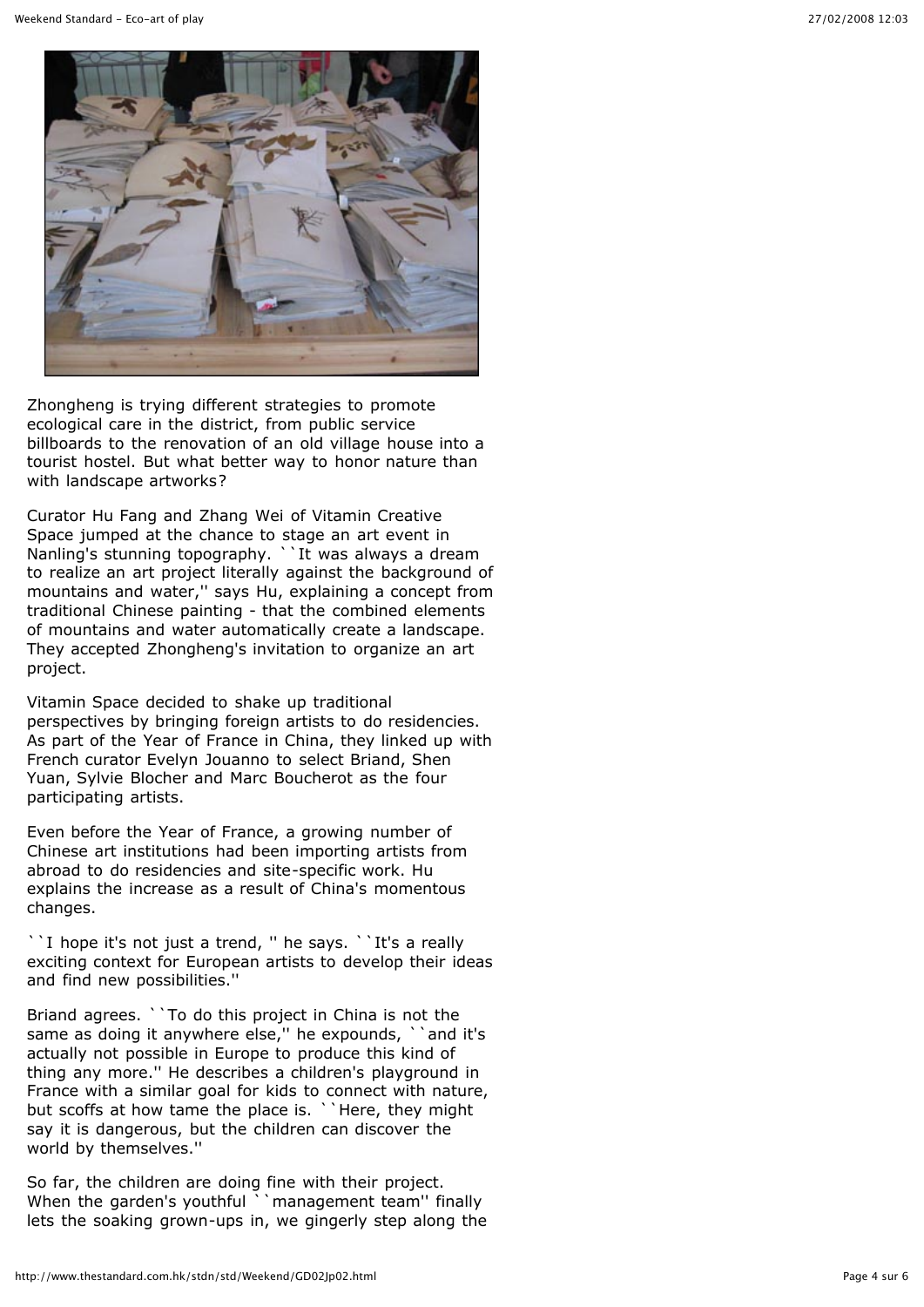mountain trail toward a central clearing. After so much anticipation, the playground structures themselves could have been anti-climactic in their simplicity: Three wooden treehouses perch high on soaring trunks, semi-circular amphitheater seats are set into a hill crest, a round Chinese checker table with tree-stump seats, a large concrete igloo, some rope swings and a zip-line.

But it is the arrangement of the components and their integration with the natural landscape that is moving. Cut wood reaches out from raw bark, a small plank bridge spans a gully, the three treehouse lookouts surround the central amphitheater: All are balanced, simultaneously graceful and rugged.

Arty touches exist. A sculpture of tangled weeds is set in a pebbled frame on the ground and a loop of Chinese flute music emanates from the igloo, but these never overwhelm the playground's purpose: To inspire play.

After months of telling Briand what they wanted, and critiquing his sketches, cataloguing the leaves, and raking the dirt, the children finally have their garden and are making good use of it. Despite the persistent rain, they clamber up and down the tree-top platforms, crawl in and out of the igloo and jump back and forth across instant rivers made by the downpour. One child causes a brief scare by falling off a ladder, but is running around again in a matter of minutes.

We grown-ups are mostly too big to fit through the igloo door, too heavy to even attempt the ladders, and can only enjoy the structures vicariously. Guangzhou-based artist Tracy Xie Cuiyi especially likes the igloo dome, as a good place for children to hide, think and dream."

The entire playground is dreamlike, a magical landscape cut off from the adult world, complete with special entrance rules and a prestigious fellowship of caretakers.

With any luck, Fools Move Mountains will continue to excite connections between the people of Nanling and their environment, up until the project's conclusion in November. Perhaps some of its installations might even prove eternal.

Xie Peishi, a Guangzhou fashion student in her early twenties, hopes that the garden will last forever.

``This isn't just a garden for children,'' she says. ``It is a sort of heaven."

**Copyright 2005, The Standard, Sing Tao Newspaper Group and Global China Group. All rights reserved. No content may be redistributed or republished, either eletronically or in print, without express written consent of The Standard.**

## FRONT PAGE | BUSINESS | CHINA | METRO | FOREIGN | WEEKEND | OPINION | NOTICES SUBSCRIPTIONS | ABOUT US | CONTACT US | ADVERTISE | COPYRIGHT NOTICE

## **The Standard**

Trademark and Copyright Notice: Copyright 2005, The Standard Newspaper, Ltd., and its related entities. All